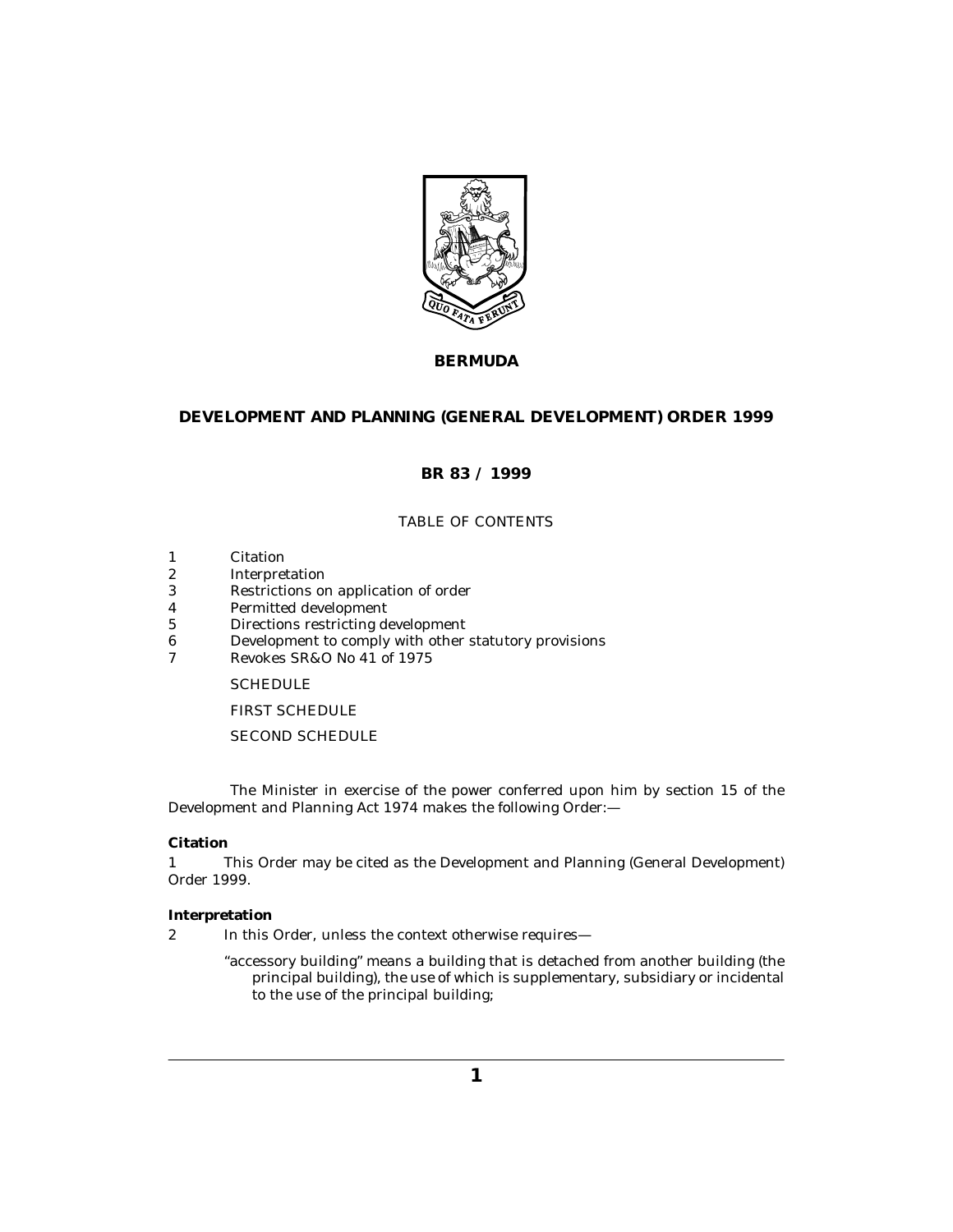"the Act" means the Development And Planning Act 1974;

- "building" means any structure or erection of a permanent or semi-permanent nature and any part of a building as so defined, but does not include plant or machinery comprised in a building;
- "building line" means a line parallel to the facade of an existing structure drawn from the outermost wall or surface of that structure;
- "building official" has the meaning assigned to that expression by section 2(1) of the Building Act 1988;
- "certificate of completion and occupancy" means the certificate issued by the building official which permits the use of a building in accordance with the approved plans and specifications and which certifies compliance with the provisions of law for the use and occupancy of the building in its several parts together with any special stipulations or conditions of the building permit;
- "Director" means Director of Planning;
- "detached residential building" means a free-standing residential building on its own lot and containing not more than two dwelling units;
- "estate road" means a private road which serves four or more building lots;
- "existing" in relation to any building or any plant or machinery or any use, means existing immediately before the carrying out, in relation to that building, plant, machinery or use, of any development described in this Order;
- "existing lot" means a lot existing prior to 26 June 1974 which can lawfully be alienated separately from any abutting lot in the absence of authority to subdivide under the Act;
- "grade level" means, with reference to a structure, the average elevation of the ground adjoining the structure on all sides; and, with reference to an excavation, the elevation of the ground at any point along the sides of the excavation;
- "gross floor area" means the floor area within the perimeter of the outside walls of the building under consideration, without deduction for hallways, stairs, closets, thickness of walls, columns or other features;
- "hard surfacing" means the construction of any surface not naturally occurring and being any form of hard paving made of materials including, but not limited to, concrete, asphalt, stone or wood;
- "height" means the vertical distance as measured from the grade to the highest point of a coping on a flat roof or wall or to the eaves of any other type of roof;
- "historic area" has the meaning assigned to that expression in section 1 of the Act;
- "listed building" has the meaning assigned to that expression by section 1 of the Act;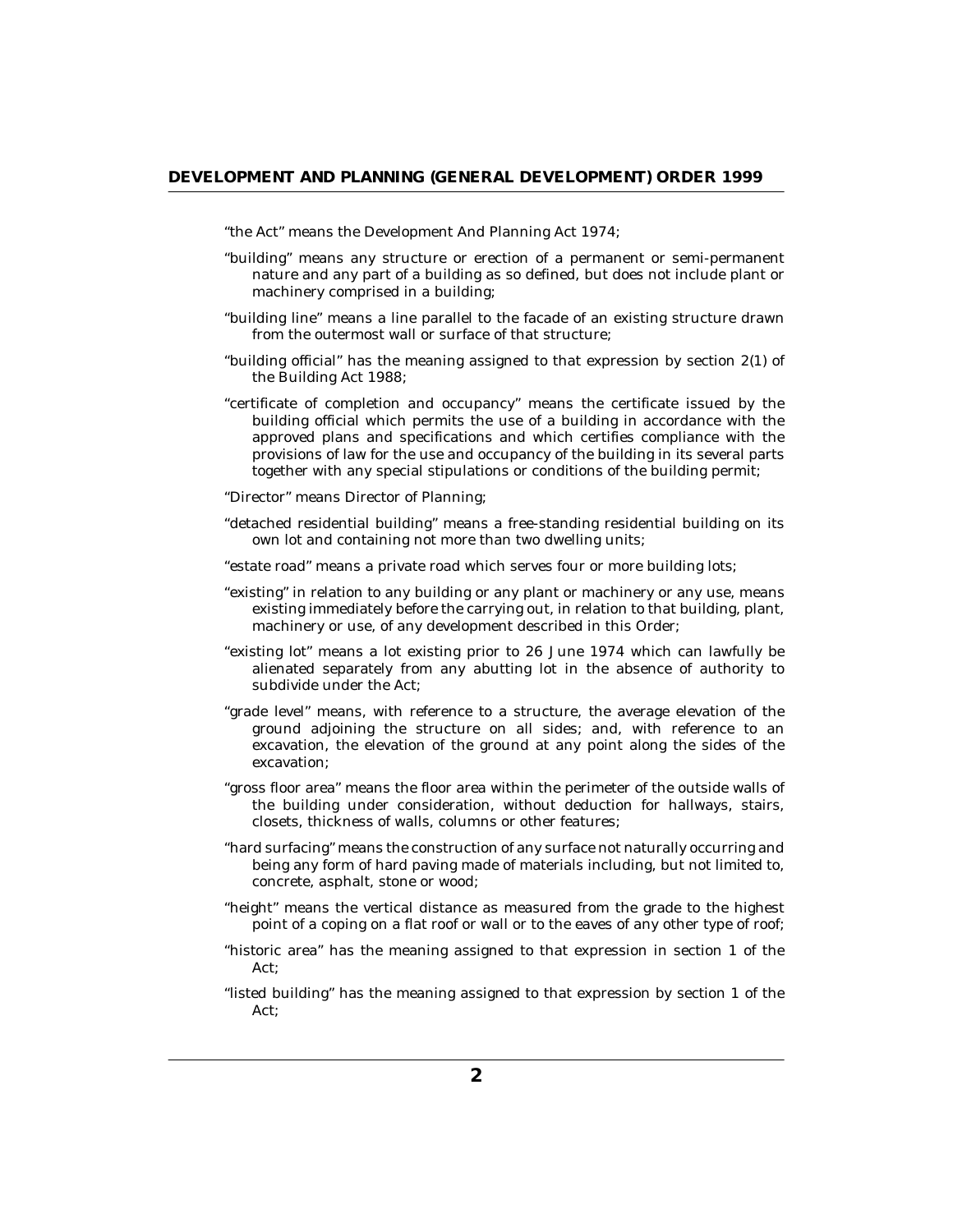- <span id="page-2-0"></span>"noxious" means detrimental to the amenity of the area by reason of smell, fumes, smoke, ash, dust, noise or other nuisance;
- "private road" means a road that is not a public road;
- "public road" means a road over which the general public have a right of way and which is maintainable at the public expense; and
- "ruinous structure" has the meaning assigned to that expression by section 1(1) of the Amenities (Control of Ruinous Structures) Act 1950;
- "site coverage" means the area of a lot covered by all buildings and other roofed structures including appurtenances at grade level which have solid and permanent roofs notwithstanding that one or more sides of the appurtenance is not enclosed;
- "storey" means the portion of a building between two floors or between a floor and a roof with one or more windows which provide a sufficient amount of natural light to a space to render it capable of being a habitable room, notwithstanding that the room may not be used for habitable purposes;
- "swimming pool" means an in-ground or above-ground swimming pool, jacuzzi, spa pool, or hot tub, capable of containing water with a height of 24 inches or greater.

*[Paragraph 2 "accessory building", "estate road", "hard surfacing", "historic area", "private road", "public road" and "swimming pool" inserted and "Certificate of use and occupancy" deleted and substituted by "certificate of completion and occupancy" by BR 80 / 2015 para. 2 effective 25 August 2015]*

**Restrictions on application of order**

- This Order does not apply— 3
	- (a) to listed buildings, except to the extent expressly set out in the Schedule;
	- (b) to historic areas, except to the extent expressly set out in the Schedule;
	- (c) to a development in respect of which—
		- (i) planning permission has been granted;
		- (ii) building permit approval has been granted; and
		- (iii) development has commenced, but is not yet completed;
	- (d) if, in connection with
		- an existing building, the building operations involved in the (i) construction of that building are unlawful; or
		- (ii) an existing use, that use is unlawful;
	- (e) to any land which is the subject of an agreement under section 34 of the Act;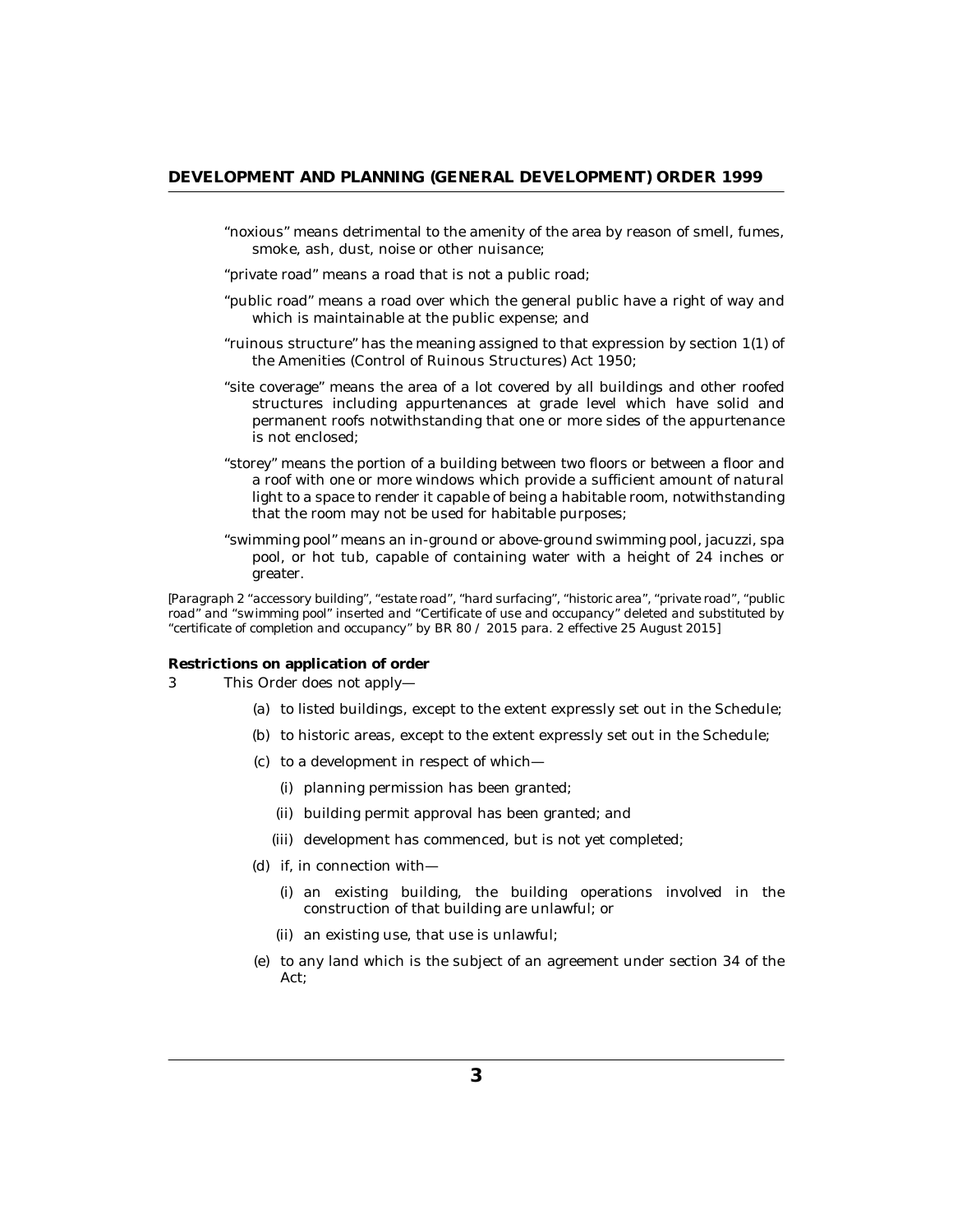- to areas of Bermuda which are designated areas for the purposes of section (f) 28 of the Act; and
- (g) to ruinous structures.

<span id="page-3-0"></span>*[Paragraph 3 subparagraphs (a) and (b) amended by BR 80 / 2015 para. 3 effective 25 August 2015]*

#### **Permitted development**

4 (1) Subject to subparagraphs (2) to (3) and to the subsequent provisions of this Order, development of any class specified in the Schedule to this Order is permitted by this Order and may be undertaken upon land to which this Order applies, without the grant of planning permission by the Development Applications Board.

The development in respect of which permission is granted by this paragraph, (2) shall (unless expressly exempted in the Schedule)—

- be in conformity with a development plan in force in relation to the land on (a) which the development takes place and shall conform to the provisions of such plan relating to setbacks, site coverage and the height of buildings or other structures;
- (b) be similar to the principal building on the site in its architectural style and exterior building materials; and
- (c) where no setback is specified in respect of a development in the development plan in force, not encroach beyond the existing building line at the front of the existing building.
- Nothing in this paragraph or the Schedule shall operate so as to permit— (3)
	- (a) any development contrary to a condition imposed on the grant of any planning permission under the Act;
	- (b) any development which would lead to a permanent reduction in the space required by the development plan to be available for recreational or amenity purposes or use as a playing field, or for the parking, turning or circulation of vehicles;
	- (c) any development which requires or involves the formation, laying out or material widening of a means of access to an existing public road;
	- (d) any development which creates an obstruction to the view of persons using a road at or near any bend, corner, junction, or intersection so as to be likely to cause danger to such persons;
	- any wall, fence or gate to obstruct the minimum sightline visibility splay at (e) the entrance of a road; or
	- any development for use as a stable or for the keeping of livestock. (f)
- *[deleted]* (4)

*[Paragraph 4 subparagraph (1) amended, subparagraphs (2) and (3) revoked and replaced and subparagraph (4) deleted by BR 80 / 2015 para. 4 effective 25 August 2015]*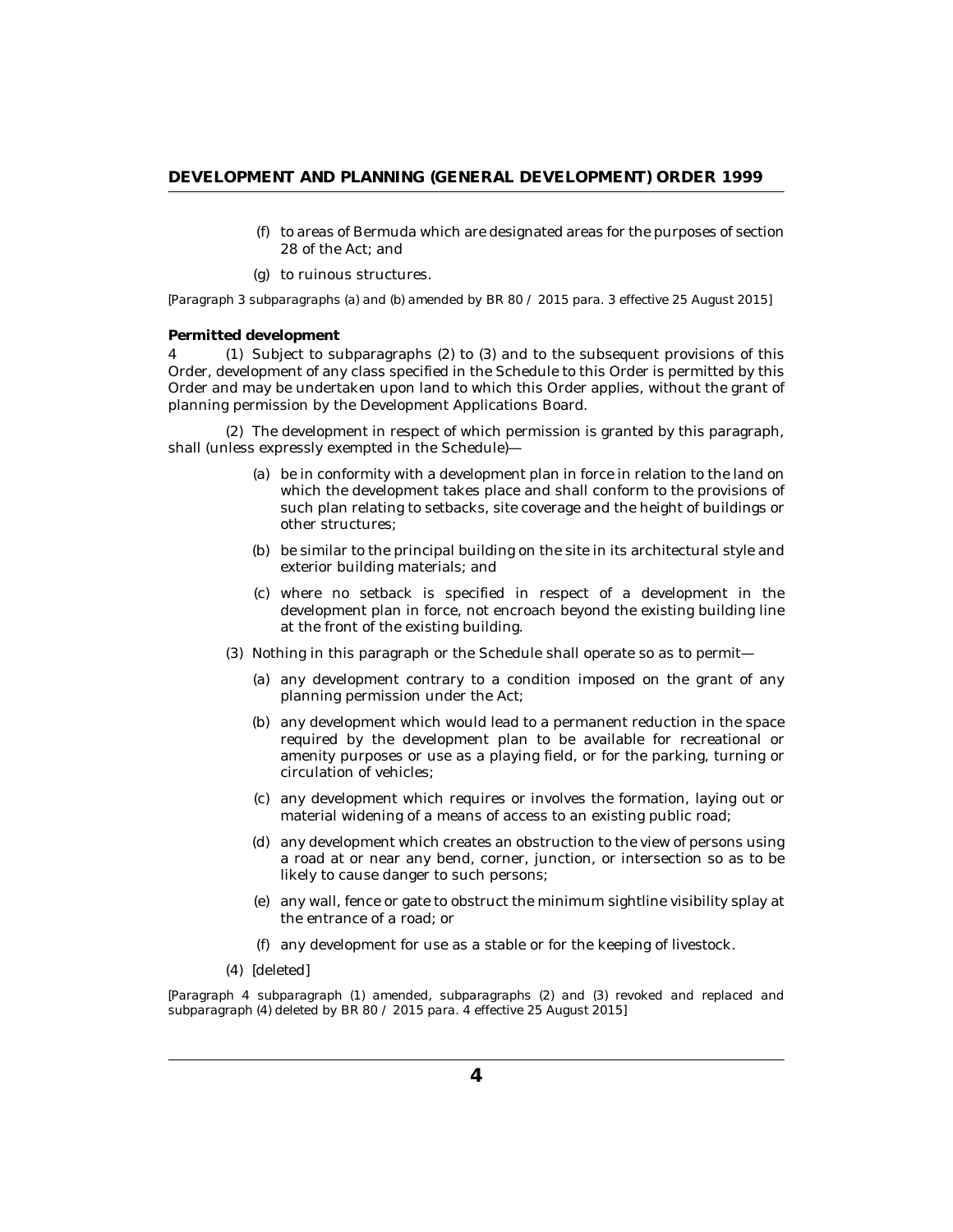#### <span id="page-4-0"></span>**Directions restricting development**

If the Minister is satisfied that it is expedient that any particular development 5 (1) of any of the classes specified in the Schedule should not be carried out unless planning permission is granted on an application in that behalf to the Development Applications Board, he may direct that permission granted by paragraph 4 shall not apply to that development.

(2) Notice of any direction made under subparagraph (1) shall, as soon as may be after it has been made, be served by the Minister on the owner and occupier of every part of the land affected, and such direction shall come into force in respect of any part of the land on notice thereof being served on the occupier of that part, or if there is no occupier, on the owner thereof.

*[Paragraph 5 subparagraph (1) amended by BR 80 / 2015 para. 5 effective 25 August 2015]*

#### **Development to comply with other statutory provisions**

Nothing in this Order shall derogate from the Building Act 1988 or any regulations made thereunder, or any regulation under Part VIII of the Development and Planning Act 1974 or any zoning order. 6

#### **Revokes SR&O No 41 of 1975**

The Development and Planning (General Development) Order 1975 is revoked. 7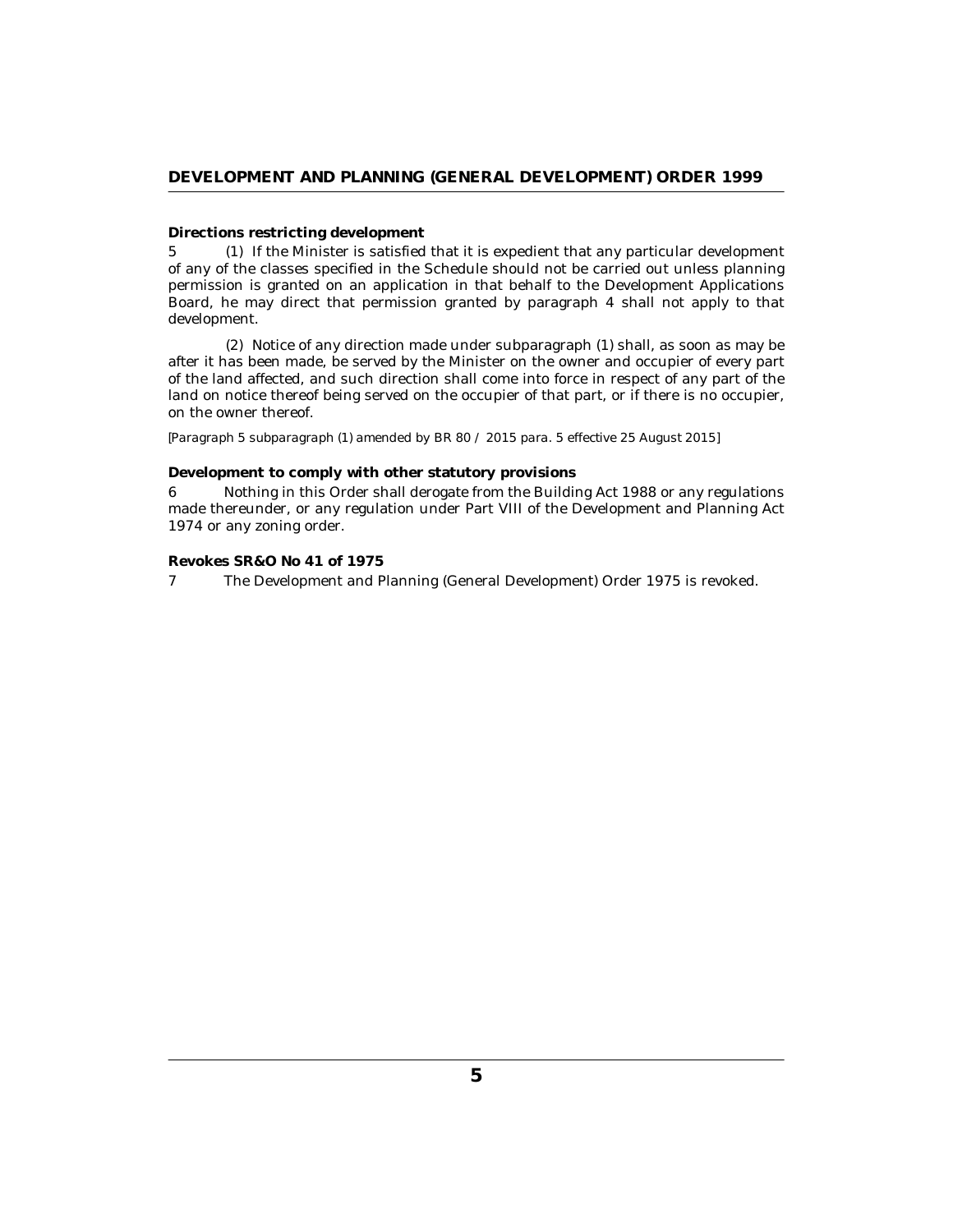# **SCHEDULE**

(Paragraph 4)

<span id="page-5-0"></span>**Subject to the limitations and conditions set out in this Schedule, the following developments are permitted under paragraph 4**

# **CLASS I**

**Development within the curtilage of a residential building**

**Enlargement or alteration of a residential building**

- The enlargement or alteration of a residential building is permitted if— 1
	- (a) in the case of a detached residential building—
		- (i) the site coverage of the existing detached residential building (measured externally) is not exceeded by more than 500 square feet; and
		- (ii) the gross floor area of the existing detached residential building is not exceeded by more than 1,000 square feet;
	- (b) in the case of any other residential building-
		- (i) the site coverage of the existing residential building (measured externally) is not exceeded by more than 150 square feet; and
		- (ii) the gross floor area of the existing residential building is not exceeded by more than 250 square feet;
	- (c) the height of the enlargement does not exceed the height of that part of the existing residential building to which it is attached, nor the height of a twostorey building; and
	- (d) the enlargement is attached to the existing residential building.

**Installation of a skylight**

 $2$  (1) The installation of a skylight in the roof of a residential building is permitted if the skylight does not exceed a width or depth of three feet.

(2) Nothing in this paragraph authorises a residential building to have more than two skylights.

**Erection, enlargement or alteration of an accessory building**

3 (1) The erection, enlargement or alteration of an accessory building within the curtilage of a residential building is permitted if—

> (a) the maximum site coverage of the accessory building (measured externally) does not exceed 250 square feet;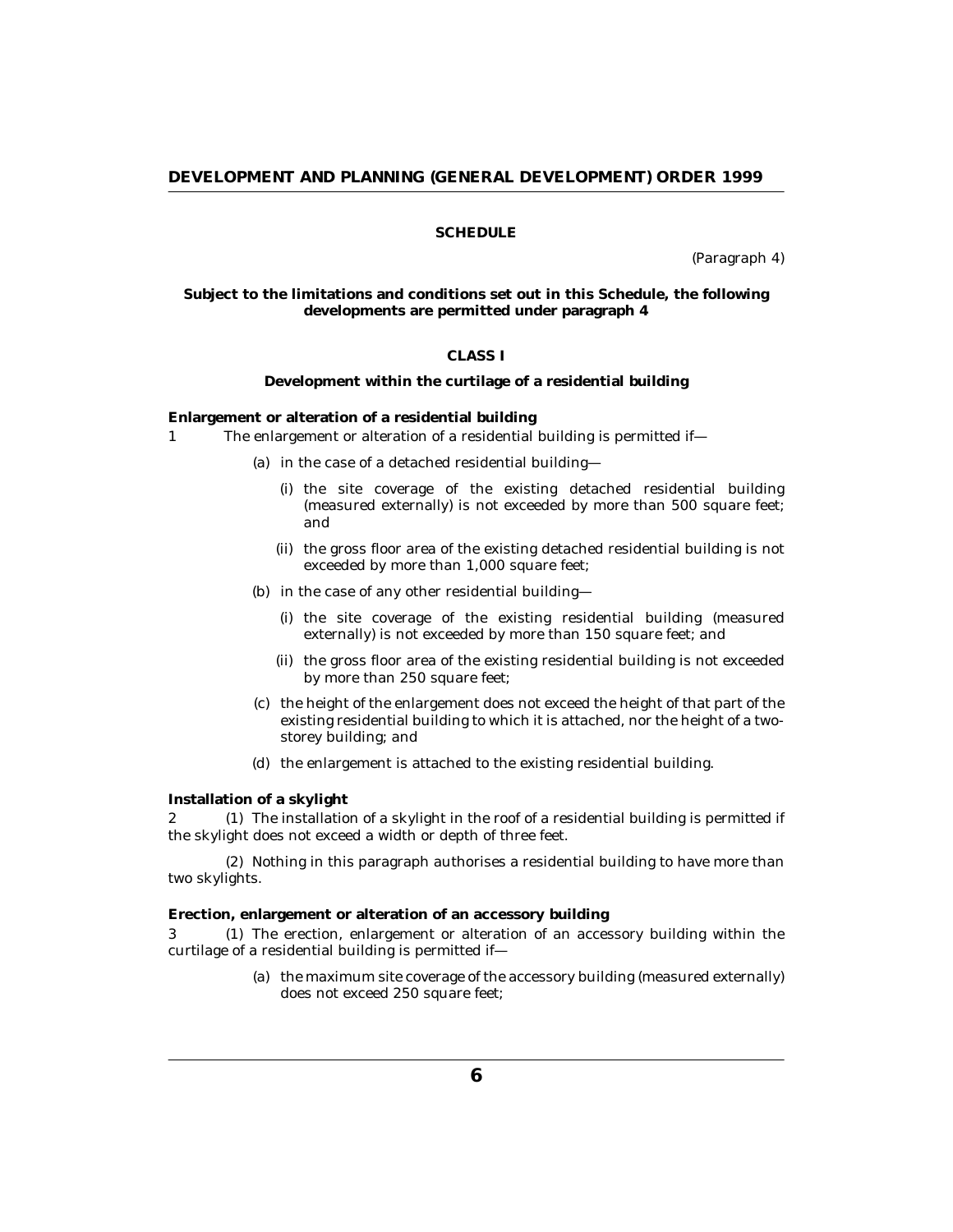- (b) the height of the accessory building does not exceed twelve feet above grade level;
- (c) the accessory building does not project outside of the curtilage of the principal residential building; and
- (d) the accessory building will be used for non-habitable purposes only.

For the purposes of subparagraph (1), the erection of a garage, carport, garden (2) shed or similar building shall be treated as an accessory building.

#### **Erection of a swimming pool**

The erection of a swimming pool within the curtilage of a residential building is permitted if— 4

- (a) the height of any retaining wall required to erect the swimming pool does not exceed four feet above grade level; and
- (b) in relation to the principal residential building, the swimming pool is not located forward of the building line of the principal elevation and does not front onto a road.

**Construction of hard surfacing, pergolas and barbecues**

The construction of hard surfacing for driveways, vehicle parking areas, walkways, patios, decks etc., and the erection or construction of pergolas and barbecues within the curtilage of a residential building is permitted if— 5

- (a) any excavation or fill required to carry out construction does not exceed four feet in depth;
- (b) porous materials are used to construct the hard surfacing or the hard surfacing enables direct run-off of water to a permeable or porous surface within the curtilage of the residential building; and
- (c) the height of the hard surfacing does not exceed 30 inches above grade level.

#### **CLASS II**

**Development within the curtilage of a building other than a residential building**

**Enlargement or alteration of a building other than a residential building**

The enlargement or alteration of a building other than a residential building is permitted if— 6

- (a) the site coverage of the existing building (measured externally) is not exceeded by more than 500 square feet;
- (b) the gross floor area of the existing building is not exceeded by more than 1,000 square feet;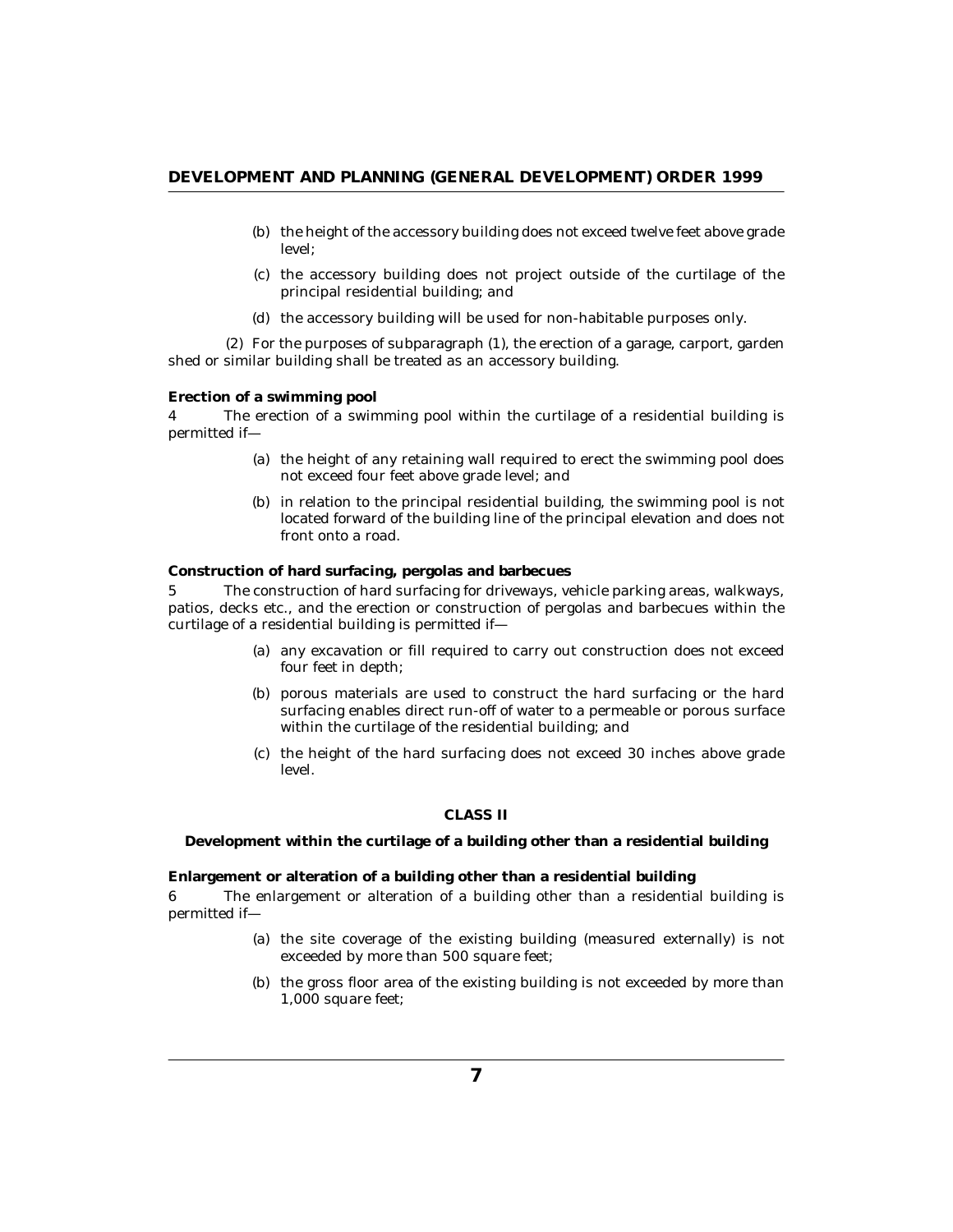- (c) the height of the enlargement does not exceed the height of that part of the existing building to which it is attached;
- (d) the building as enlarged or altered is used for the same purposes as those of the principal building; and
- (e) the enlargement is attached to the principal building.

#### **Construction of hard surfacing**

The construction of hard surfacing within the curtilage of a building other than a residential building is permitted if— 7

- (a) any excavation or fill required to carry out construction does not exceed four feet in depth;
- (b) porous materials are used to construct the hard surfacing or the hard surfacing enables direct run-off of water to a permeable or porous surface within the curtilage of the building; and
- (c) the height of the hard surfacing does not exceed 30 inches above grade level.

**Development on industrial land for industrial purposes**

The installation, replacement or rearrangement of plant machinery, sewer main pipe, cable or other apparatus carried out within the curtilage of a building, other than a residential building, on industrial land for industrial purposes is permitted if— 8

- (a) the works do not materially affect the external appearance of the premises on which the development takes place when viewed from a public road;
- (b) once installed, replaced or rearranged, the plant machinery, sewer main pipe etc. does not generate air or noise pollution, odours, vibrations, or obstruct the flow of vehicular traffic; and
- (c) once installed, replaced or rearranged, the plant machinery, sewer main pipe etc. does not exceed the height of any existing plant machinery, sewer main pipe etc.

#### **CLASS III**

**Repairs, maintenance, temporary, sundry or minor works**

**Repair of damaged buildings, works and plant**

Subject to paragraph 12, the building, restoration or replacement of buildings, works or plant which have suffered damage from storm, fire or other cause is permitted if— 9

> not more than 60% of the volume of the said building, works or plant has (a) been destroyed by such damage; and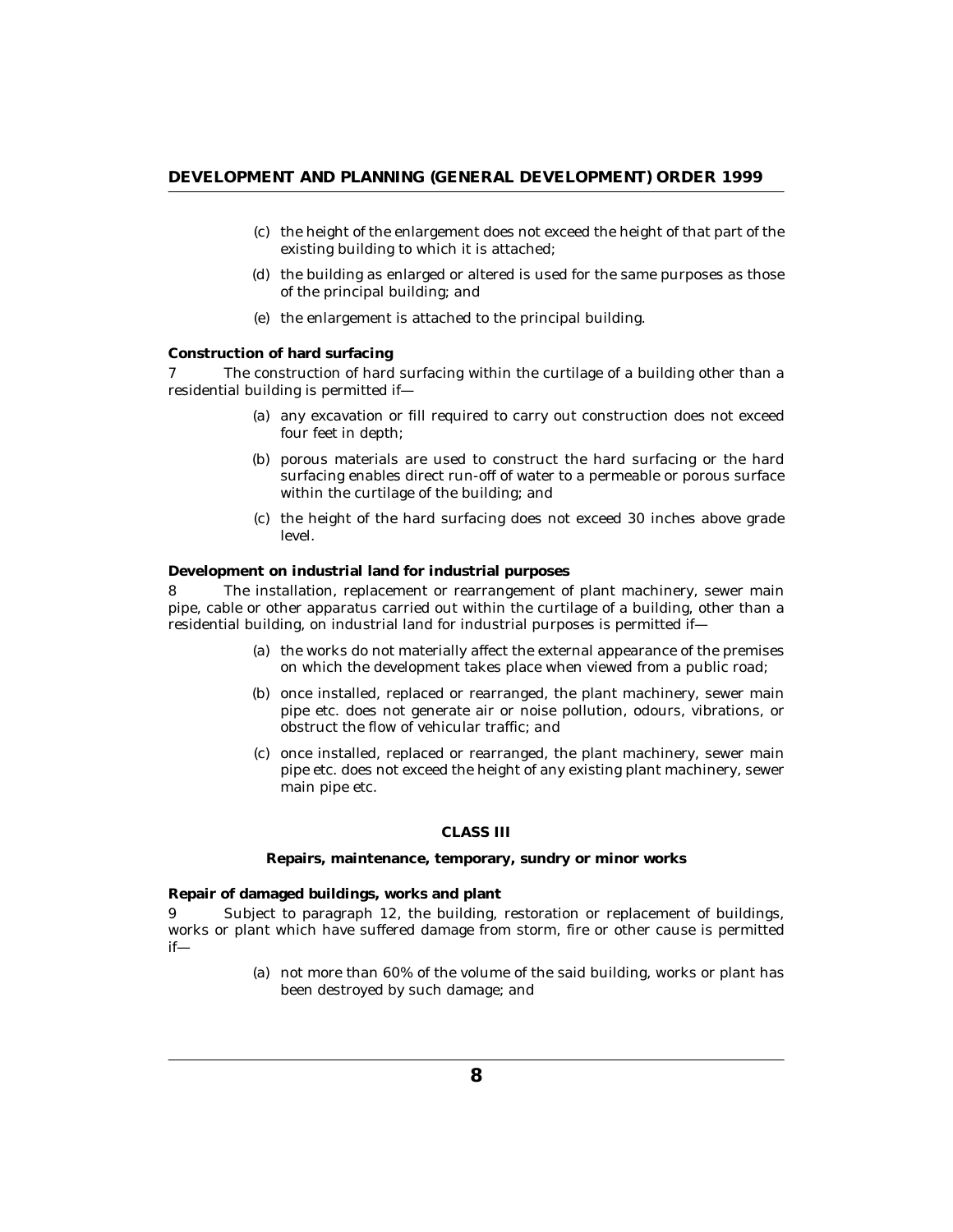(b) the height and bulk of the replacement building, works or plant do not exceed that of the building, works or plant existing immediately prior to the damage suffered.

**Excavation works or deposit of fill**

- 10 (1) The carrying out of excavation work or deposit of fill is permitted if—
	- (a) in the carrying out of excavation work, the resulting rock cut is no deeper than its distance from the lot line or, in any event, does not exceed four feet in depth; and
	- (b) the height of the deposit of fill on any land is no higher than its distance from the lot line or, in any event, does not exceed four feet in height.

(2) This paragraph is not subject to compliance with setback requirements as set out in the development plan in force.

All excavated materials shall be removed from the site upon completion. (3)

(4) Nothing in this paragraph authorises the use of land for storage or dumping purposes.

#### **Maintenance and building repair**

The maintenance and repair of a building, which includes but is not limited to the maintenance and repair of roofs, doors and windows of any building, is permitted if-11

- (a) the works do not materially change the external appearance of the building; and
- (b) in the case of a listed building
	- any replacement door, door-frame, window-frame or shutter is made of (i) wood and is of the same size and design as the original;
	- (ii) any replacement window or door uses the same opening as the original; and
	- (iii) any replacement roof is of the same material as the original.

**Temporary buildings, works, plant, or machinery**

- 12 (1) Subject to subparagraphs (2) and (3), the erection or construction on land—
	- (a) in, on, over or under which operations for which planning permission has been granted under the Act are being carried on; or
	- (b) in, on, over or under which operations for which planning permission is not required are being carried on,

of buildings, works, plant or machinery needed temporarily in connection with the said operations for the period of such operations is permitted.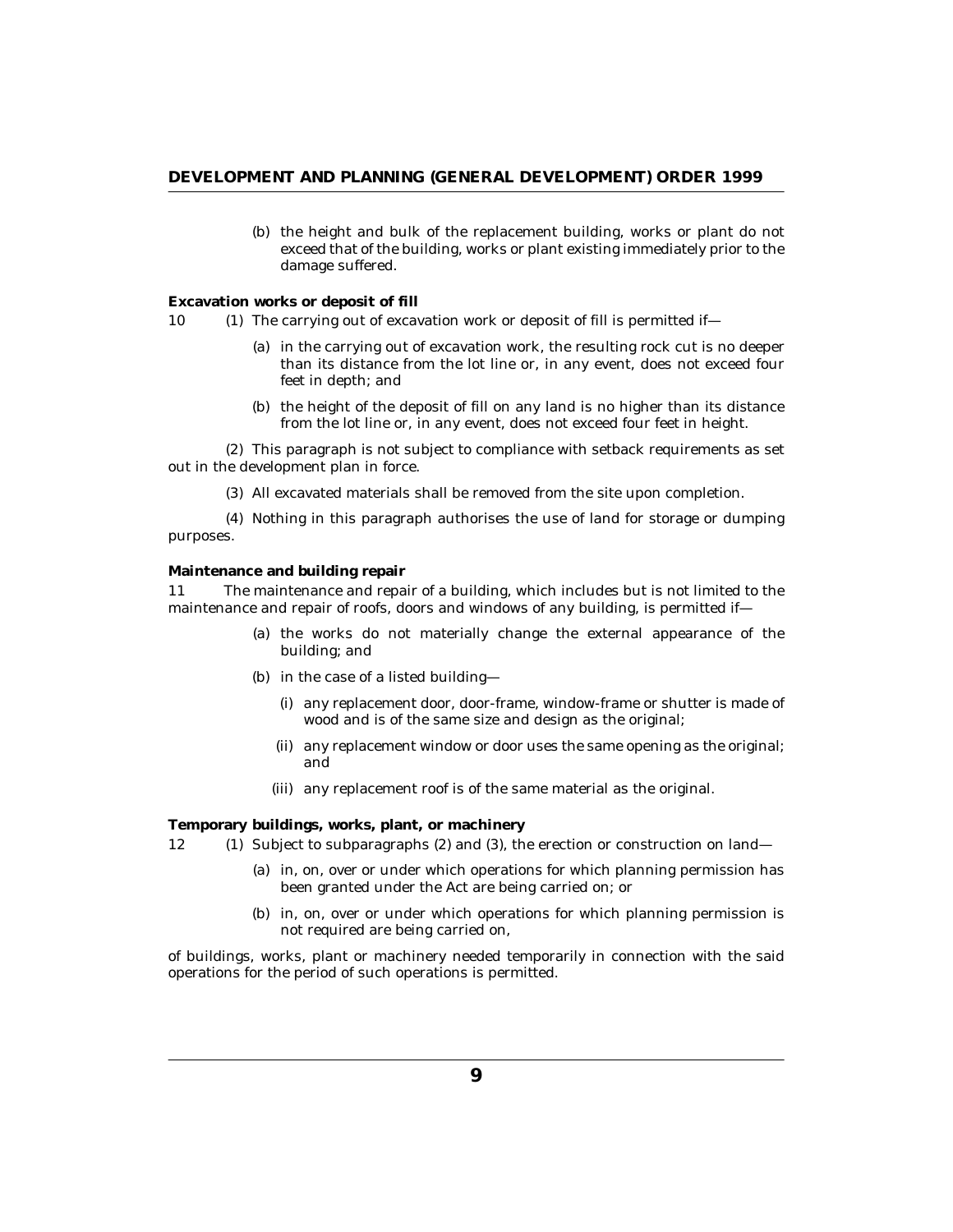(2) Any building, works, plant or machinery erected or constructed pursuant to subparagraph (1) shall be removed within 30 days of the issuance of a certificate of completion and occupancy in respect of the development.

- (3) Nothing in this paragraph authorises—
	- (a) the carrying out of excavation or regrading; or
	- (b) the use of land for storage or dumping purposes.

**Temporary use of land**

13 (1) The use of land for any purposes for not more than 28 days in total in any twelve-month period, and the erection or placing of moveable structures on the land for the purposes of that use is permitted.

- (2) Nothing in this paragraph authorises—
	- (a) the carrying out of excavation or regrading; or
	- (b) the use of land for storage or dumping purposes.

#### **Erection of gates, fences and walls**

14 (1) The erection of gates, fences, walls or other means of enclosure, and signs is permitted if—

- (a) the height of the gate, fence, wall, etc. or sign does not exceed four feet from the lowest adjacent grade level;
- (b) the gate, fence, wall, etc. or sign is within, and not on, the lot line;
- (c) the wall is made of Bermuda stone or concrete block rendered, plastered and painted;
- (d) in the case of a retaining wall only—
	- (i) the height of the wall does not exceed four feet from the lowest adjacent grade level; and
	- (ii) the height of the guard rail mounted atop of the wall does not exceed three feet; and
- for the avoidance of doubt, the gate, fence, wall, etc. or sign does not (e) obstruct the minimum sightline visibility splay at the entrance of a road.

This paragraph is not subject to compliance with setback requirements as set (2) out in the development plan in force.

 $(3)$  In this paragraph "sign" means a sign not falling within the definition of advertisement under the Advertisements Regulation Act 1911.

#### **Chimney, flue, soil or vent pipe**

15 (1) The erection, installation, alteration, or replacement of a chimney, flue, soil or vent pipe within the curtilage of a building is permitted.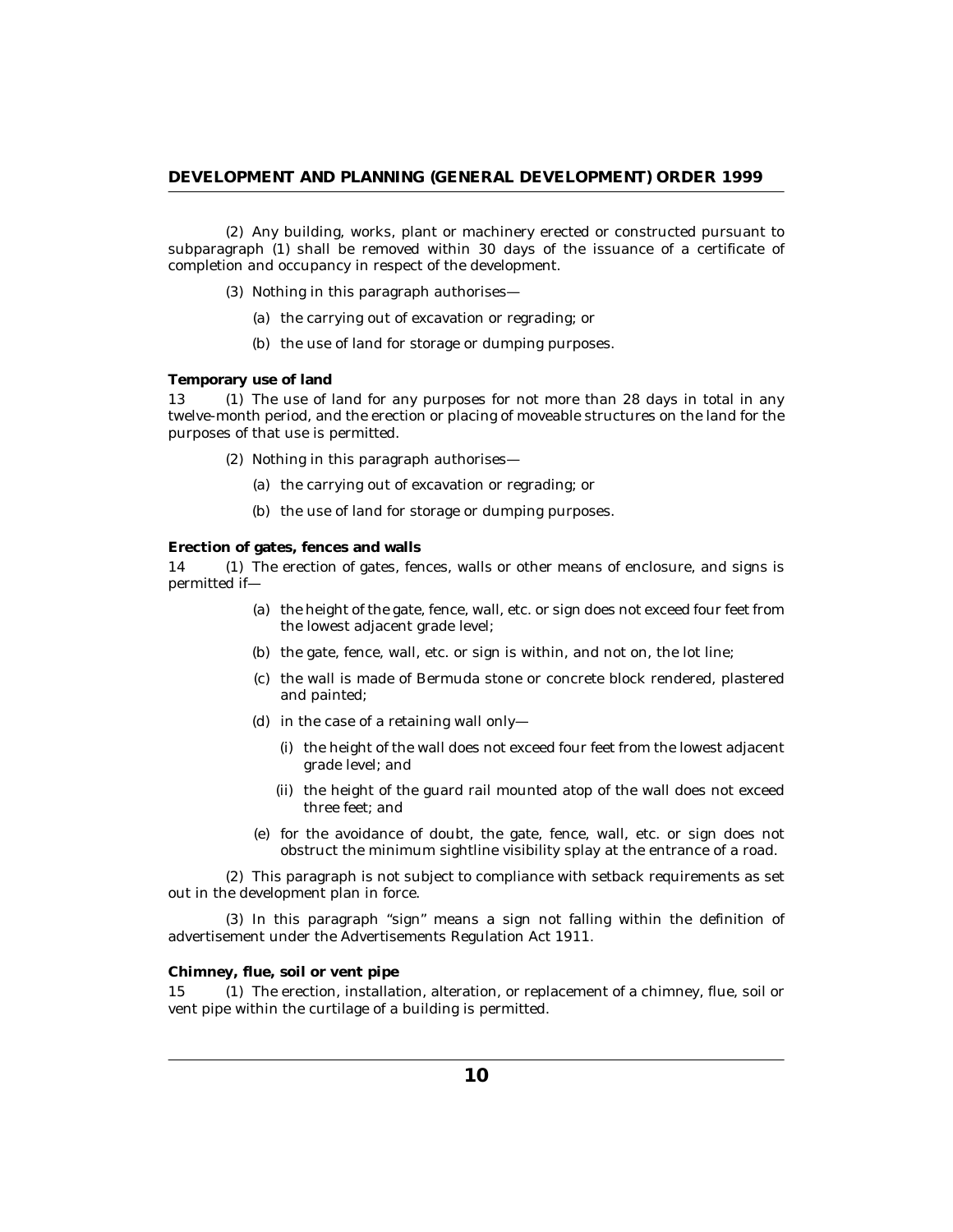(2) In the case of a chimney, nothing in this paragraph permits a chimney to exceed the highest part of the roof of the principal building by more than three feet or the height of an existing chimney.

**Satellite receiving dishes and antennae**

 $(1)$  The installation, alteration, or replacement of a satellite receiving dish, or the alteration or replacement of an antenna, on a building or within the curtilage of a building is permitted if the satellite dish or antenna— 16

- (a) is replacing or altering an existing satellite receiving dish or antenna on a building or within the curtilage of a building;
- (b) does not exceed 48 inches in diameter;
- (c) is not above the eaves of the building; and
- in the case of a replacement satellite receiving dish or antenna, is installed (d) in the same location as the previous satellite dish or antenna.

For the avoidance of doubt, nothing in this paragraph permits the first-time (2) installation of an antenna on a building or within the curtilage of a building.

(3) Nothing in this paragraph authorises the installation of more than one antenna or satellite receiving dish on a building or within the curtilage of a building.

(4) Nothing in this paragraph prohibits the alteration or replacement of an existing antenna or satellite receiving dish on a listed building or a building located in a historic area.

#### **Ramps to provide wheelchair access**

The construction, installation, alteration and repair of ramps to provide wheelchair access is permitted. 17

#### **Erection of a flagpole**

18 (1) The erection of a flagpole on any building or within the curtilage of a building is permitted if the height of the flagpole does not exceed 30 feet above grade level.

Nothing in this paragraph authorises the erection of a flagpole on a building or (2) within the curtilage of a building—

- (a) for advertising purposes; or
- (b) where there is an existing flagpole on the building or within the curtilage of the building.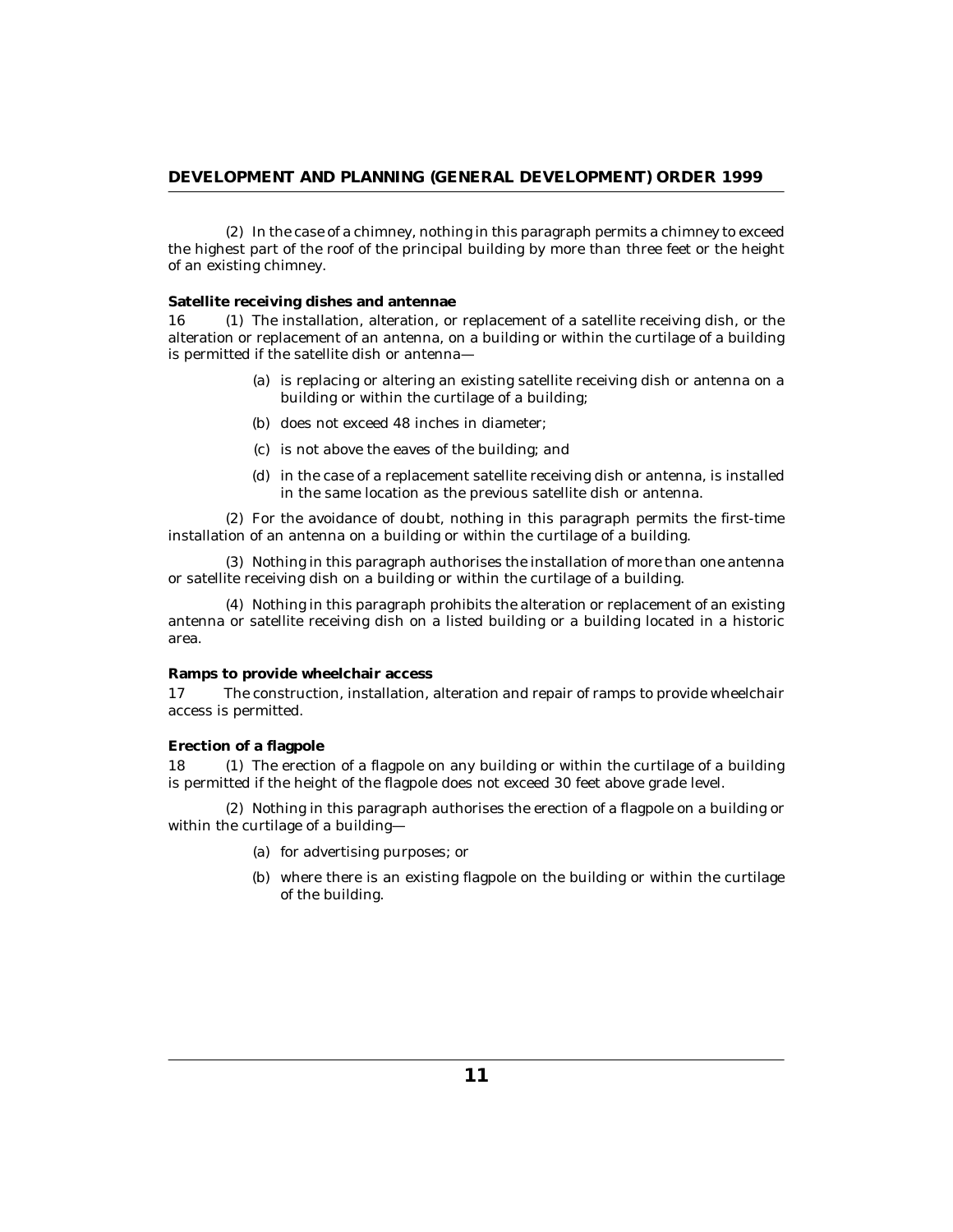# **CLASS IV**

#### **Development by statutory undertakers**

**Development for the provision of public utility or service**

19 (1) The erection, enlargement or alteration of a building or apparatus (including but not limited to closed circuit television cameras), or the construction of hard surfacing for the purposes of carrying out a statutory undertaking or providing a public utility or service, is permitted if—

- (a) in the case of an erection, enlargement or alteration of a building or apparatus—
	- (i) the site coverage of the erected or existing building, or the erected or existing apparatus, does not exceed or is not exceeded by, as the case may be, more than 500 square feet;
	- (ii) the gross floor area of the erected or existing building, or the erected or existing apparatus, does not exceed or is not exceeded by, as the case may be, more than 1,000 square feet;
	- (iii) the height of the enlargement does not exceed the height of that part of the existing building to which it is attached, nor (whether or not attached) the height of a two-storey building;
	- (iv) the enlargement does not project forward of the existing building line at the front of the existing building;
- (b) in the case of closed circuit television cameras, the erected height does not exceed 30 feet above grade level;
- (c) in the case of hard surfacing
	- any excavation or fill required to carry out construction does not exceed (i) four feet in depth;
	- (ii) porous materials are used to construct the hard surfacing or the hard surfacing enables direct run-off of water to a permeable or porous surface within the curtilage of the residential building; and
	- (iii) the height of the hard surfacing does not exceed 30 inches above grade level.

The sinking of exploratory boreholes for the purposes of ascertaining the nature (2) of the subsoil and the installation of any plant or machinery reasonably necessary to carry out the sinking of such boreholes is permitted.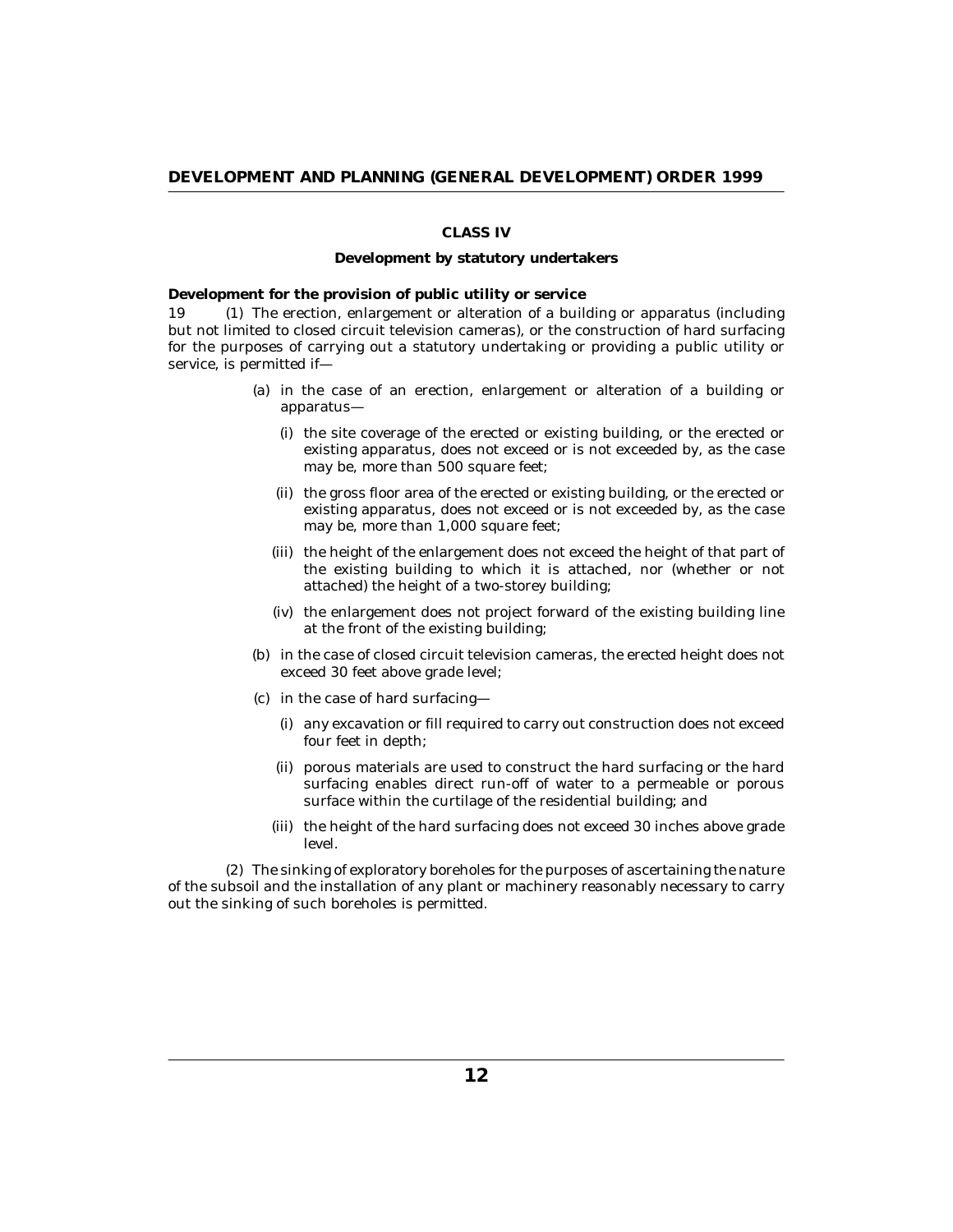# **CLASS V**

#### **Solar energy collection systems**

**Installation of solar energy collection systems**

The installation of solar energy collection systems on any building or within the 20 (1) curtilage of any building is permitted if—

- (a) the solar energy collection system installed on a building or within the curtilage of a building does not exceed 1,000 square feet;
- (b) no part of the solar energy collection system—
	- (i) projects more than ten inches from the surface of the roof plane to which it is mounted, to the top surface of the solar panel;
	- (ii) is within four inches of the hip of the roof to which it is mounted;
	- (iii) is within six inches of a gable roof edge, or the edge of the roof plane of a commercial flat roof to which it is mounted;
	- (iv) projects higher than, or is within, four inches of the ridge of the roof to which it is mounted;
	- $(v)$  projects higher than 48 inches above the surface of the flat roof to which it is mounted; or
	- (vi) impedes or prevents the harvesting of potable water from the roof surface to which it is mounted;
- (c) the solar energy collection system installed on the ground does not exceed 48 inches in height and is not sited within any designated setback within a development plan.

(2) Nothing in this paragraph authorises the erection of a roof mounted solar energy collection system on—

- (a) that part of a roof of an existing building which, pursuant to a development plan in force, is within a designated setback that is to an estate road or public road; or
- (b) a pergola that is within a designated setback.

*[Schedule inserted by BR 80 / 2015 para. 6 effective 25 August 2015. This Schedule replaces the First and Second Schedules.]*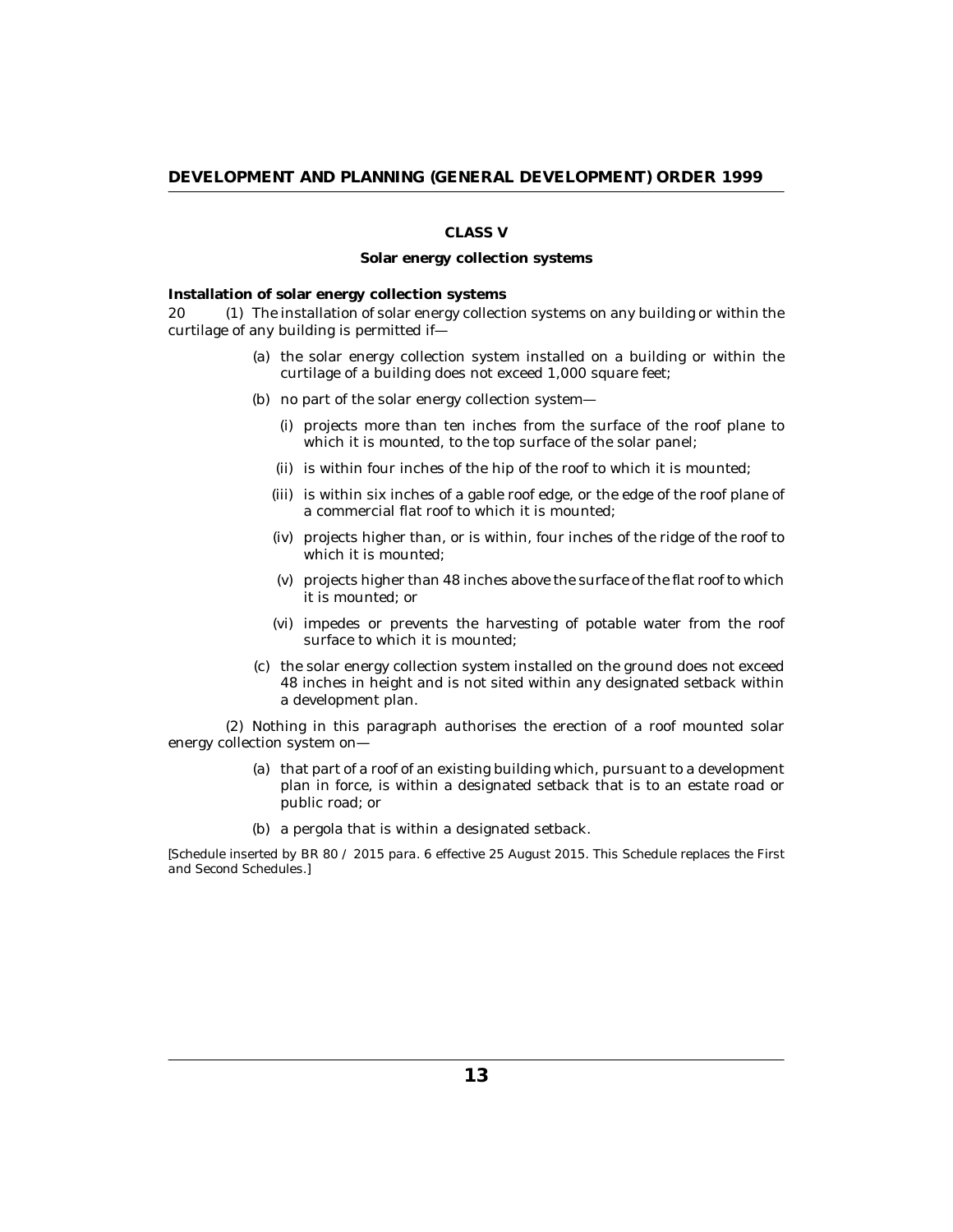**FIRST SCHEDULE**

<span id="page-13-0"></span>*[First Schedule revoked and replaced by BR 80 / 2015 para 6. effective 25 August 2015]*